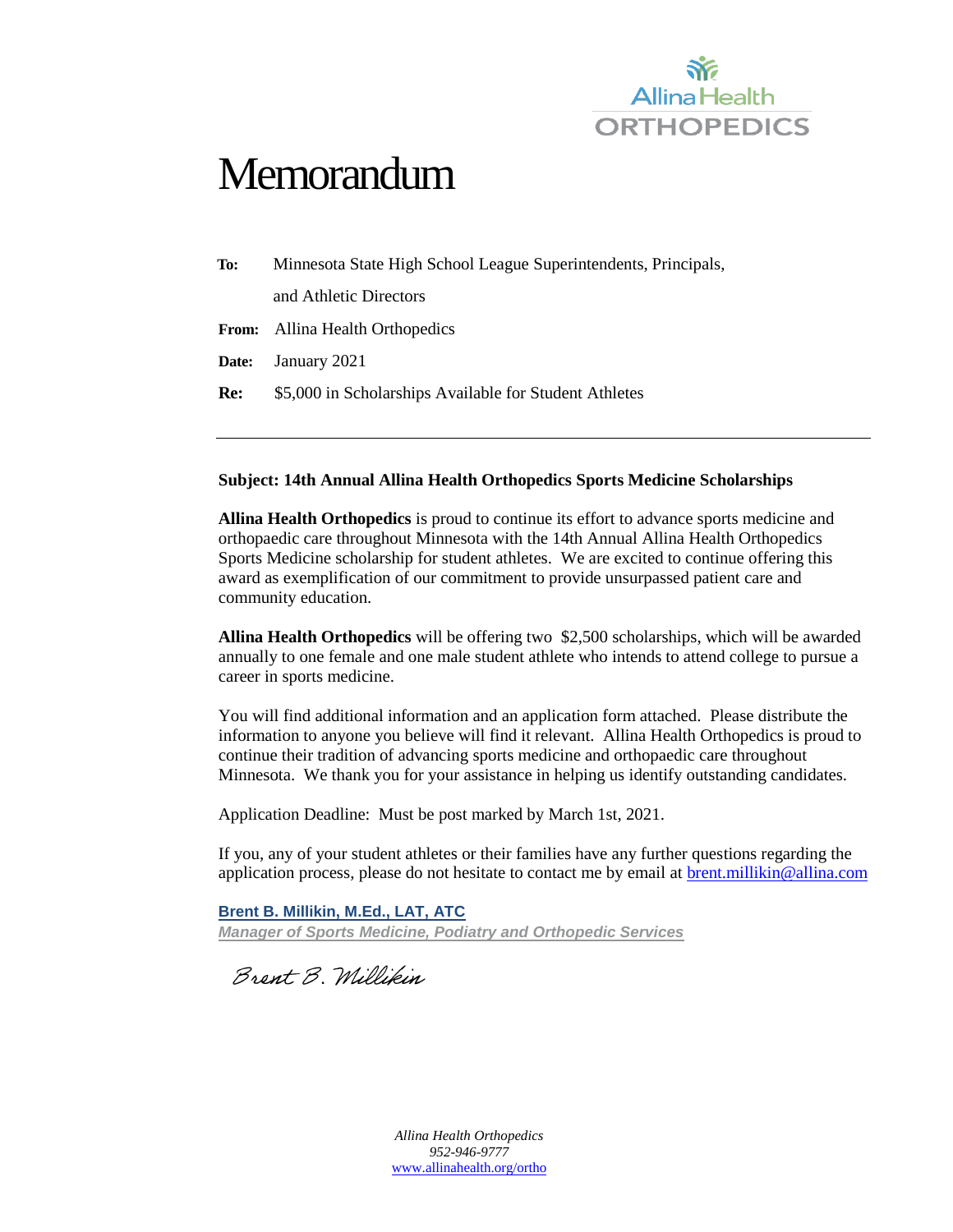

## 2021Allina Health Orthopedics Sports Medicine Scholarship

#### **Scholarship Information**

**Allina Health Orthopedics** is proud to present the 14th annual Allina Health Orthopedics Sports Medicine Scholarship. Two \$2,500.00 scholarships are available and will be awarded to one male and one female graduating high school student athlete who intend to pursue a professional career in sports medicine.

Qualified candidates should demonstrate leadership, be actively involved in their community and interscholastic sports and achieve academic success.

As health care providers and professionals, we are committed to delivering unsurpassed patient care, providing patient education, and are actively engaged in research to benefit the public and the health care community. The recipients of these scholarships should demonstrate similar qualities and interests which will allow them to be successful in the pursuit of a career in sports medicine.

#### **Allina Health Orthopedics Sports Medicine Scholarship criteria:**

- 1. Graduating high school senior from the state of Minnesota.
- 2. Planning on attending a four-year college or university within the United States.
- 3. Involved in an interscholastic sport each of their 4 years in high school.
- 4. Intending to major in a field related to sports medicine.
- **5. Application Deadline: Must be post marked by March 1st, 2021.**

#### **About Allina Health Orthopedics**

Allina Health Orthopedics provides sports medicine services to many of the top athletes in Minnesota, serving as the official team physicians for several sports teams in the community including the Minnesota United FC. Our sports medicine surgeons and sports medicine primary care physicians have additional Board Certifications in sports medicine, ensuring you receive the quality care you deserve.

When pain or lack of function prevents you from doing what you enjoy, the orthopedic specialists at **Allina Health Orthopedics** join forces with providers across Allina Health to get you moving again. Orthopedic surgeons, sports medicine physicians, physician assistants, athletic trainers, nurses, physical therapists, primary and urgent care providers, nutrition specialists, holistic care practitioners and more—all working together to help you reach your wellness goals. So whether you want to train for a 10K, pull weeds in the garden or keep up with your busy toddler, you've got an experienced, committed team behind you all the way at **Allina Health Orthopedics**.